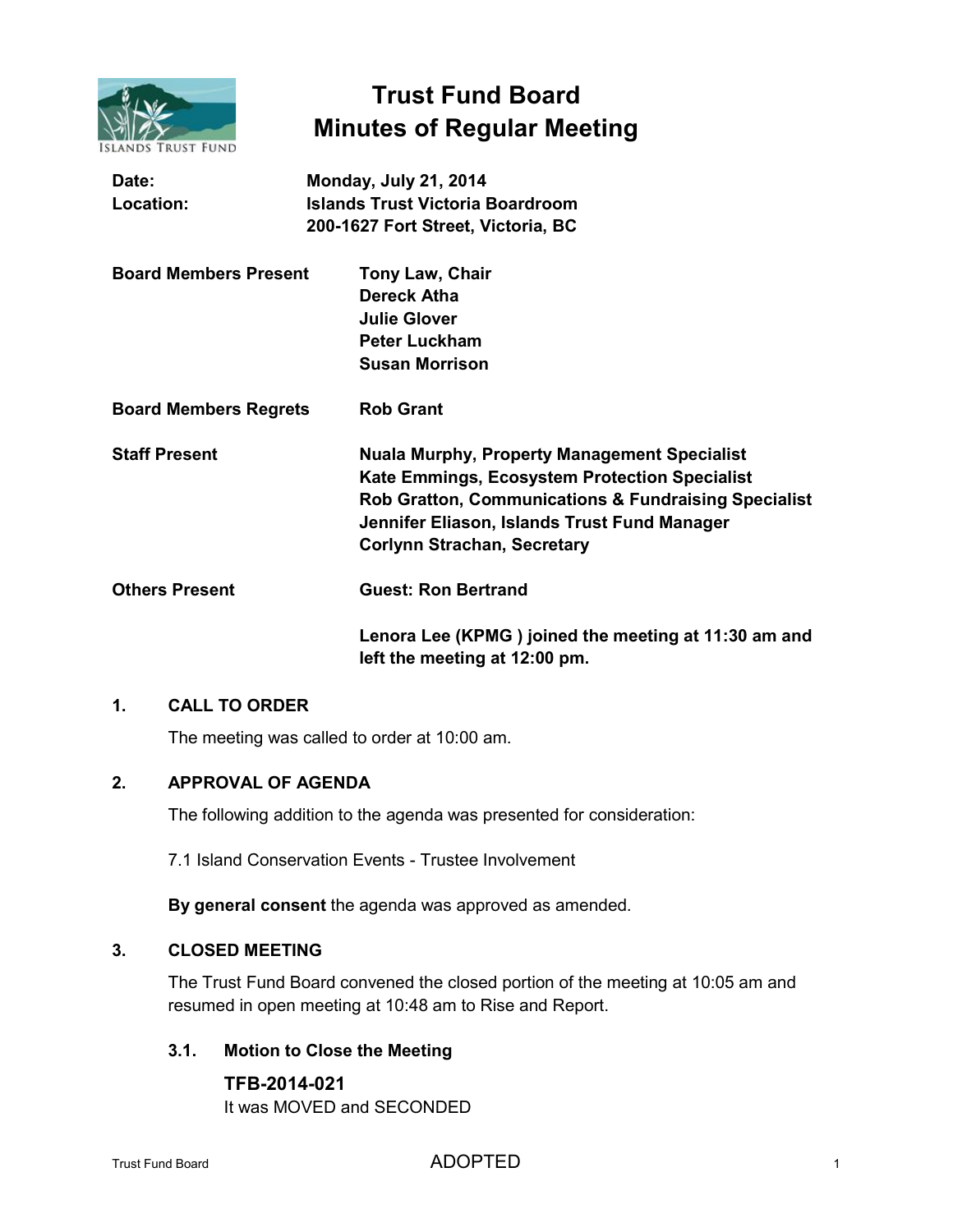that the meeting be closed to the public in accordance with the Community Charter, Part 4, Division 3, section 90 (1) (e) the acquisition, disposition or expropriation of land or improvements, if the board considers that disclosure could reasonably be expected to harm the interests of the Trust Fund Board; and that Jennifer Eliason, Kate Emmings, Nuala Murphy, Corlynn Strachan, Rob Gratton and Ron Bertrand be invited to remain in the meeting.

## **CARRIED**

## **4. RISE AND REPORT**

The Trust Fund Board reported on the following decisions from the Closed meeting:

- The Trust Fund Board approved the transfer agreement for the McFadden Creek Nature Sanctuary, Salt Spring Island, and authorized the Chair (or his designate) to sign the covenant in favour of the Salt Spring Island Conservancy and the right of first refusal in favour of the WBT Wild Bird Trust of British Columbia.
- The Trust Fund Board directed staff to write to the lawyer of a Salt Spring Island landowner indicating a willingness to allow the use of the existing cabin within the proposed covenant area until the family no longer owns the land and retracting the requirement for the future removal of the building.

## **5. MINUTES/COORDINATION**

#### **5.1. Minutes of Meetings/Resolutions With-out Meetings**

#### **5.1.1. Trust Fund Board Minutes of May 5, 2014**

The following change was made to the May 5, 2104 minutes:

6.1.1. "The Trust Fund Board the reviewed" was changed to "The Trust Fund Board reviewed".

**By general consent** the Trust Fund Board Minutes of May 5, 2014 were adopted as amended.

#### **5.2. Follow-up Action List**

The Trust Fund Board reviewed the Follow-up Action List for information.

#### **6. BUSINESS**

#### **6.1. Items for Approval**

## **6.1.1. RFD 2013-2014 Audited Financial Statements**

Lenora Lee (KPMG) presented the Audited Financial Statements for 2013-14 and the 2013-14 Audited Findings Report to the Trust Fund Board.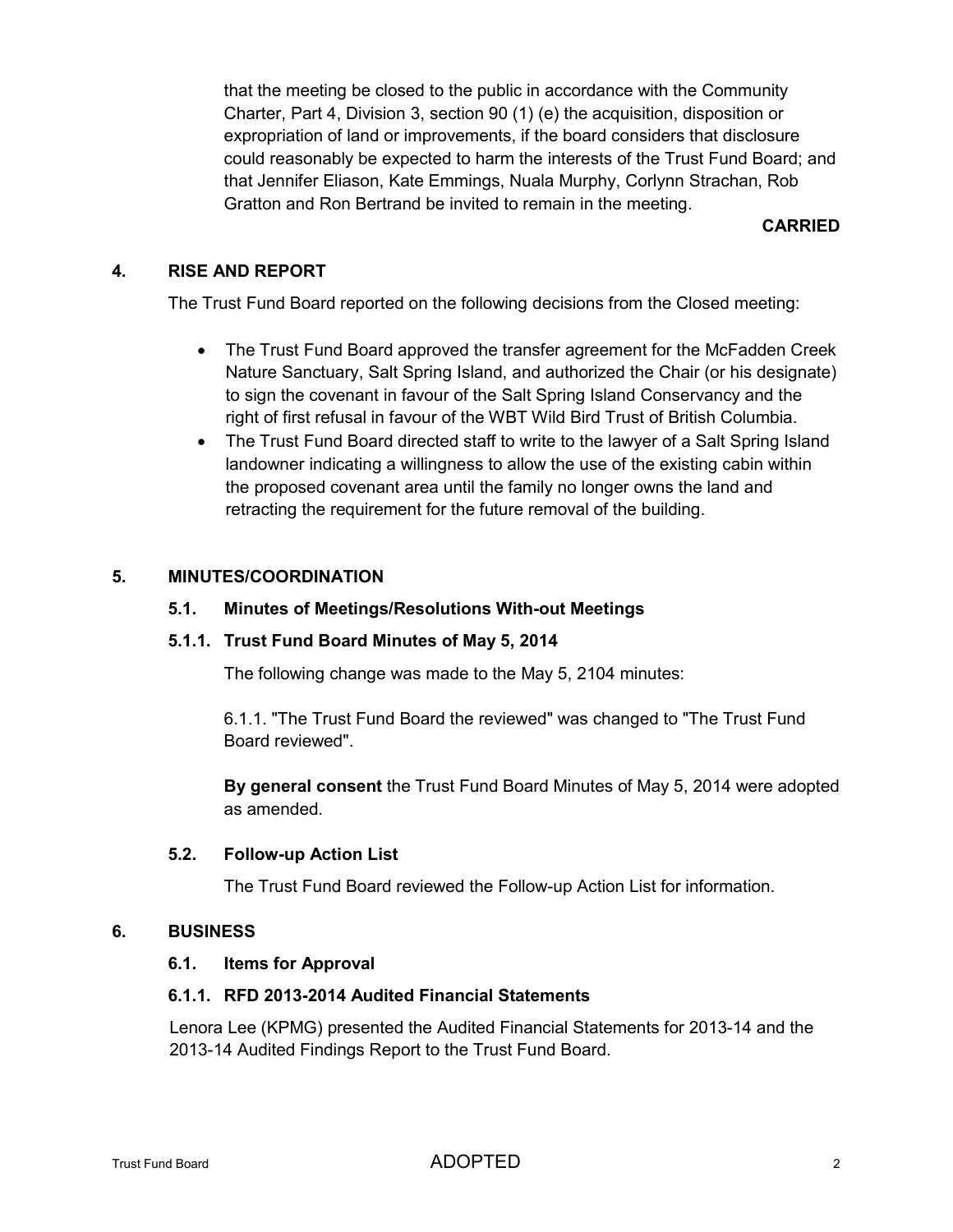The Trust Fund Board requested the following changes:

- Note 3: Add island names to five nature reserves
- Note 3: Move Burren's Acres Nature Reserve, John Osland Nature Reserve, and Valens Brook Nature Reserve to list of Ecological Gifts under Note 5.

#### **TFB-2014-022**

It was MOVED and SECONDED,

that the Trust Fund Board accept the Audited Financial Statement for the 2013- 2014 fiscal year as amended and refer them to Islands Trust Council as an information item, as amended.

## **CARRIED**

#### **6.1.2. RFD Opportunity Fund Request - GCA Finlay Lake**

The Trust Fund Board reviewed the income and expenditures of the Opportunity Fund in the past year, and determined a reduced amount should be granted. The Board also discussed their interest in holding a covenant on the land.

#### **TFB-2014-023**

It was MOVED and SECONDED,

that the Trust Fund Board approves an Opportunity Fund grant of \$1,300 to the Galiano Conservancy Association for costs associated with an appraisal of Lot 1, Block 9, District Lot 5, Galiano Island, Cowichan District (PID 006-620-965) and directs staff to express the interest of the Trust Fund Board in becoming a covenant holder on this property.

#### **CARRIED**

## **6.1.3. RFD ITF Contact Database - Budget Approval**

The Trust Fund Board members discussed the increase in cost for the ITF DonorPro Database and updating the Financial Planning Committee on the full cost of the database project.

#### **TFB-2014-024**

It was MOVED and SECONDED,

that the Trust Fund Board approve the expenditure of up to \$8,500 of ITF's base budget on the customized DonorPro contact database.

#### **CARRIED**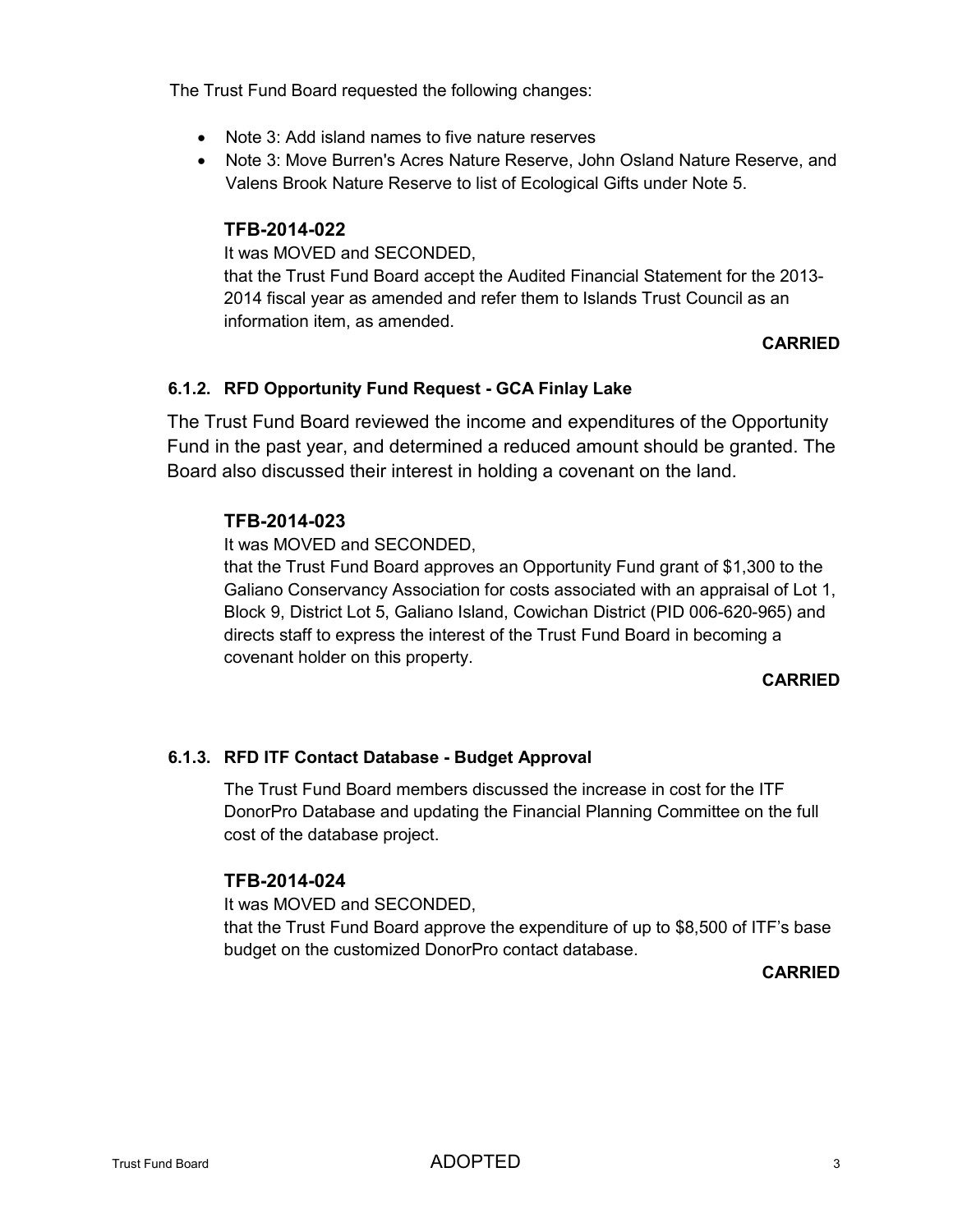## **6.1.4. RFD Cyril Cunningham Nature Reserve Covenant**

The Ecosystem Protection Specialist provided the Trust Fund Board with a late document outlining revisions to the Cunningham Nature Reserve Covenant.

1) Section 14.3(c), the Habitat Acquisition Trust address has been revised to reflect their new office and fax number as follows:

Habitat Acquisition Trust 825 Broughton Street Victoria, BC V8W 3S2 Fax: 250-995-2428

2) The baseline report has been amended as follows:

a. Section 4.2: "There are no structures in the Covenant Area" was removed

b. Section 6.1, vegetation type 3: The Latin name for California Brome was corrected - *Bromus carinatus*

c. Section 6.2, power line maintenance: The following was added to the end of the paragraph: "There is no use of herbicides by BC Hydro in the power line corridor and BC Hydro has confirmed that its records show no use of herbicides in the last 30 years in the area (McCormick, June 27, 2014)."

d. Section 8.0: A reference for the information above was added: "McCormick, Tara. Email June 27, 2014 to Carrina Maslovat."

# **TFB-2014-025**

## It was MOVED and SECONDED

that the Trust Fund Board approve the conservation covenant for the Cunningham Nature Reserve (PID 018-650-422, Lot B, Section 32, South Salt Spring Island, Cowichan District, Plan VIP58173), in favour of the Habitat Acquisition Trust and the Salt Spring Island Conservancy, as amended, and direct the Chair (or his designate) to sign the covenant.

#### **CARRIED**

## **6.1.5. RFD Approval of New Annual Monitoring Procedure**

The Trust Fund Board members discussed "working alone" procedures and noted that cell phone coverage on some islands is not always available. The need for a broader Islands Trust staff procedure on working alone was noted.

#### **TFB-2014-026**

It was MOVED and SECONDED, that the Trust Fund Board approve the new ITF Procedure 2.3.1 Annual Monitoring as amended.

#### **CARRIED**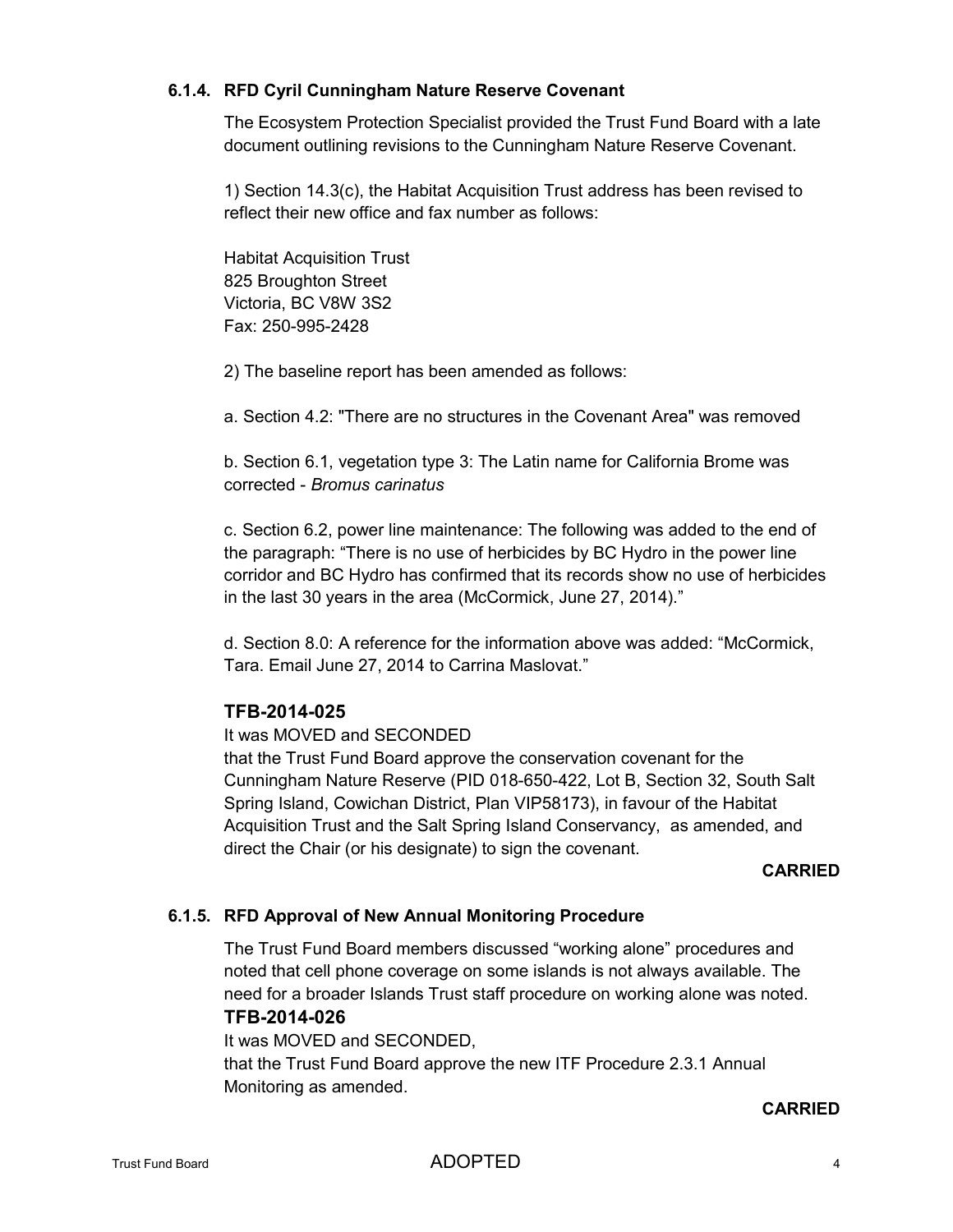## **6.1.6. RFD Appleby NAPTEP Covenant Approval**

The Ecosystem Protection Specialist noted the covenant is ready to sign and highlighted changes to Section 7.2, Section 8.5 and to Article 12. The Salt Spring Island Conservancy is the covenant co-holder and will approve the covenant in August 2014.

# **TFB-2014-027**

It was MOVED and SECONDED,

that the Trust Fund Board authorizes the Chair (or his designate) to sign a NAPTEP covenant with Laurence Appleby over the land described as "Lot A, Section 15, Range 5 East, North Salt Spring Island, Cowichan District, Plan 50764, Except that part in Plan VIP57454," PID 016-226-500.

#### **CARRIED**

## **6.2. Items for Discussion/Direction**

## **6.2.1. CHI Geoduck Letter 2014-Apr-19**

The Trust Fund Board reviewed the letter from the Hornby Island Conservancy (CHI) to Fisheries and Oceans Canada regarding the Integrated Geoduck Management Framework Program.

## **6.3. Updates for Information**

## **6.3.1. Public Acquisitions and Covenants Update**

The Trust Fund Board reviewed the public acquisitions and covenants reports for information.

## **6.3.2. Communication and Fundraising Report**

The Trust Fund Board reviewed the Communication and Fundraising report for information.

## **6.3.3. Property Management Specialist Report**

The Trust Fund Board reviewed the Property Management Specialist Report for information.

## **6.3.4. 2014-2015 Budget Report**

The Trust Fund Board reviewed the Budget Report for information.

## **6.3.5. Annotated NAPTEP Covenant (Revised)**

The Trust Fund Board reviewed the revised NAPTEP Annotated Covenant. The Ecosystem Protection Specialist highlighted the revisions to section 8 and the increase to the Rent Charge Amount to \$6,000.